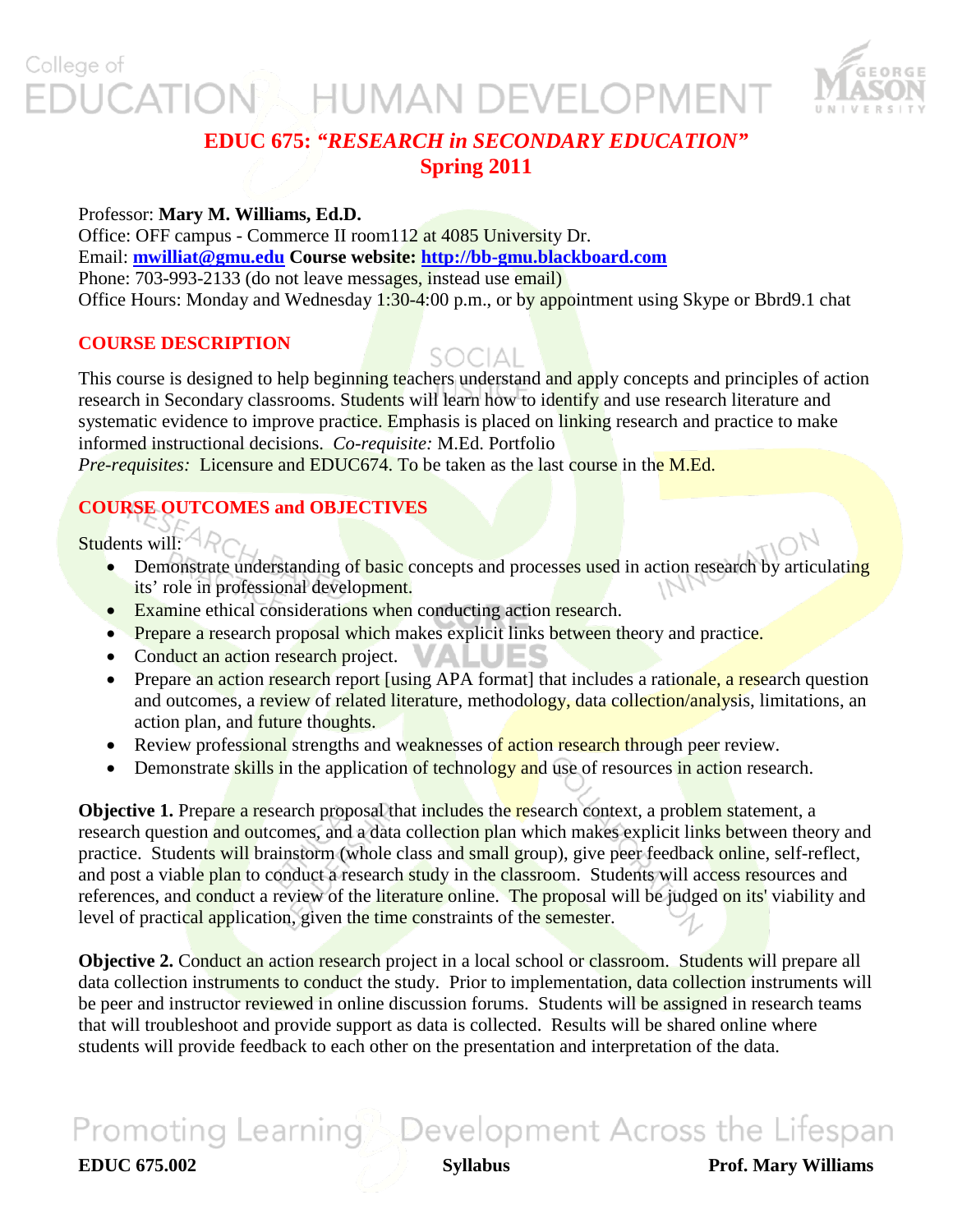### College of **K HUMAN DEVELOPMEI**



**Objective 3.** Review professional strengths and weaknesses of the action research process through peer review and self-assessment. Students will prepare and post links to a video or audio reflection on different phases of the research process. Students will maintain a weekly blog of their progress throughout the research process. Students will use the blog entries as a starting point for discussion and reflection on the research process.

**Objective 4.** Write an action research report *[using APA format]* that includes the context for the study, a research question and outcomes, a review of related literature, methodology, data collection/analysis, implications, limitations, and an action plan. Students will review example research reports from prior semesters. Students will post a draft of their report on Blackboard for peer and instructor review & feedback using the rubric used to assess the report. Students will present a summary of their report to their peers in a Poster Conference Format at the end of the semester.

 $\vert \vert$  (  $\vert$   $\vert$   $\vert$ 

**Objective 5.** Prepare and defend a Best Practices Showcase of artifacts/reflections related to student learning and effective teaching, with reflections that indicate how the artifacts demonstrate mastery of the INTASC standards and reflect on your growth & professional development throughout the program. A rubric will be used to assess the Best Practices Showcase (see the Best Practices Showcase Rubrics online). Presentations of the Best Practices Showcase will be conducted at the end of the semester in a conference for your peers, local educators, and professors in the CEHD.

### **RELATIONSHIP TO PROFESSIONAL STANDARDS**

ALA TRIMIT TO PROFESSIONAL STANDARDS<br>At the end of this course students will demonstrate mastery of the teaching standards, as outlined by INTASC in their Best Practices Showcase.

[INTASC: Interstate New Teacher Assistance and Support Consortium](http://www.ccsso.org/content/pdfs/corestrd.pdf) <http://www.ccsso.org/content/pdfs/corestrd.pdf>

### **TEXTs, Materials & Technology\* [RECOMMENDED]**

American Psychological Association (2009). *Publication manual (6th Ed.)*. Washington, DC: American

Psychological Association.

Mills, G. (2011). *Action research: A guide for the teacher researcher (4<sup>th</sup> Ed.).* NJ: Pearson

Merrill/Prentice Hall.

GMU email, Internet access, **[http://bb-gmu.blackboard.com](http://bb-gmu.blackboard.com/)**

A standard size POSTER [minimum ~2feet x 3feet]

Articles/handouts will be posted online at the course website **[http://bb-gmu.blackboard.com](http://bb-gmu.blackboard.com/)**

**\*Technology – see separate guidelines for technology requirements and recommendations.**

# Promoting Learning Development Across the Lifespan

**EDUC 675.002 Syllabus Prof. Mary Williams**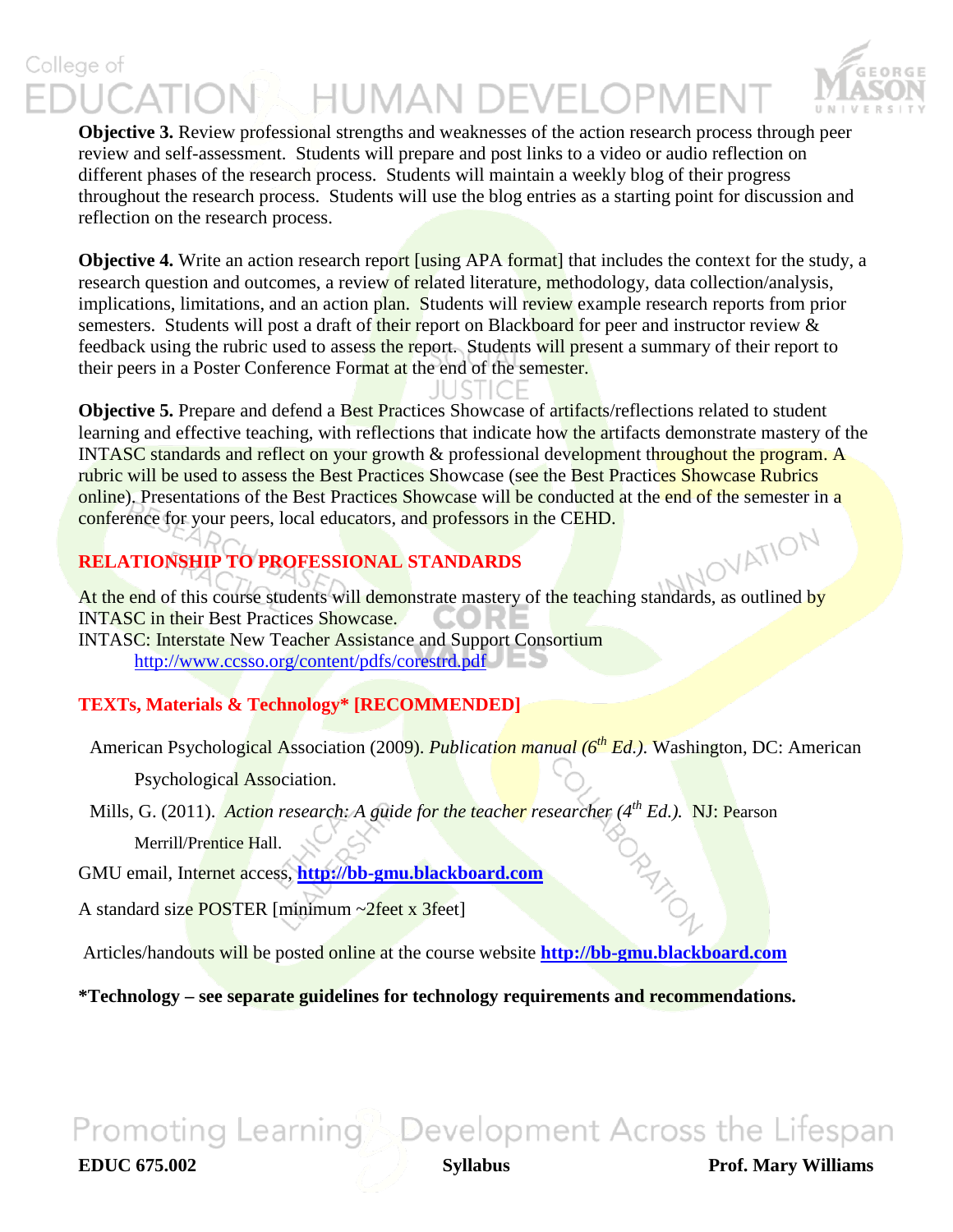## College of **HUMAN DEVELOPMENT**



### **TEACHING/LEARNING METHOD**

This semester the course is more than 50% online and is considered a Distance Education (DE) course. This course is student-centered and will be conducted using a project-based approach. Teachers' research questions and methodology will be the focus of the course and will drive readings, classroom discussions, peer review activities, reflections, and the action research project. The purpose of the discussions and peer review sessions will be to support each action research project and provide opportunities to learn about and analyze methods and techniques of action research. Teachers will have the opportunity to construct knowledge and critically reflect on the research process as they complete the AR Proposal and Report, and prepare their Best Practices Showcase for graduation.

### **OUT-OF-CLASS SESSIONS**

# JUSTICE

Many class sessions will be held out-of-class [online]. Online classes are considered regular instructional time and the assignments given are the equivalent of a full in-class session. The online classes involve research, use of professional web sites, discussions [during a specified time frame], peer review, email with the instructor and research teammates, readings, writing reflections/blogs, video/audio updates on the action research process, and other assignments. GMU's BlackBoard course framework will be used regularly throughout the course. Online course participation will take place at: **http://bb-**<br>**gmu.blackboard.com [gmu.blackboard.com](http://bb-gmu.blackboard.com/)**

\*Access to the Internet to search for resources, lesson/unit plans, and to engage in online course related activity is required at least 3x a week.

\*\*Your GMU email address is required for communication with the course instructor – your GMU email account must be active by the first week of class.

### **COLLEGE OF EDUCATION AND HUMAN DEVELOPMENT**

### *Student Expectations*

- Students must adhere to the guidelines of the George Mason University Honor Code [See [http://academicintegrity.gmu.edu/honorcode/\]](http://academicintegrity.gmu.edu/honorcode/).
- Students with disabilities who seek accommodations in a course must be registered with the George Mason University Office of Disability Services (ODS) and inform their instructor, in writing, at the beginning of the semester [See [http://ods.gmu.edu/\]](http://ods.gmu.edu/).
- Students must follow the university policy for Responsible Use of Computing [See [http://universitypolicy.gmu.edu/1301gen.html\]](http://universitypolicy.gmu.edu/1301gen.html).
- Students are responsible for the content of university communications sent to their George Mason University email account and are required to activate their account and check it regularly. All communication from the university, college, school, and program will be sent to students solely through their Mason email account.

## Promoting Learning Development Across the Lifespan

**EDUC 675.002 Syllabus Prof. Mary Williams**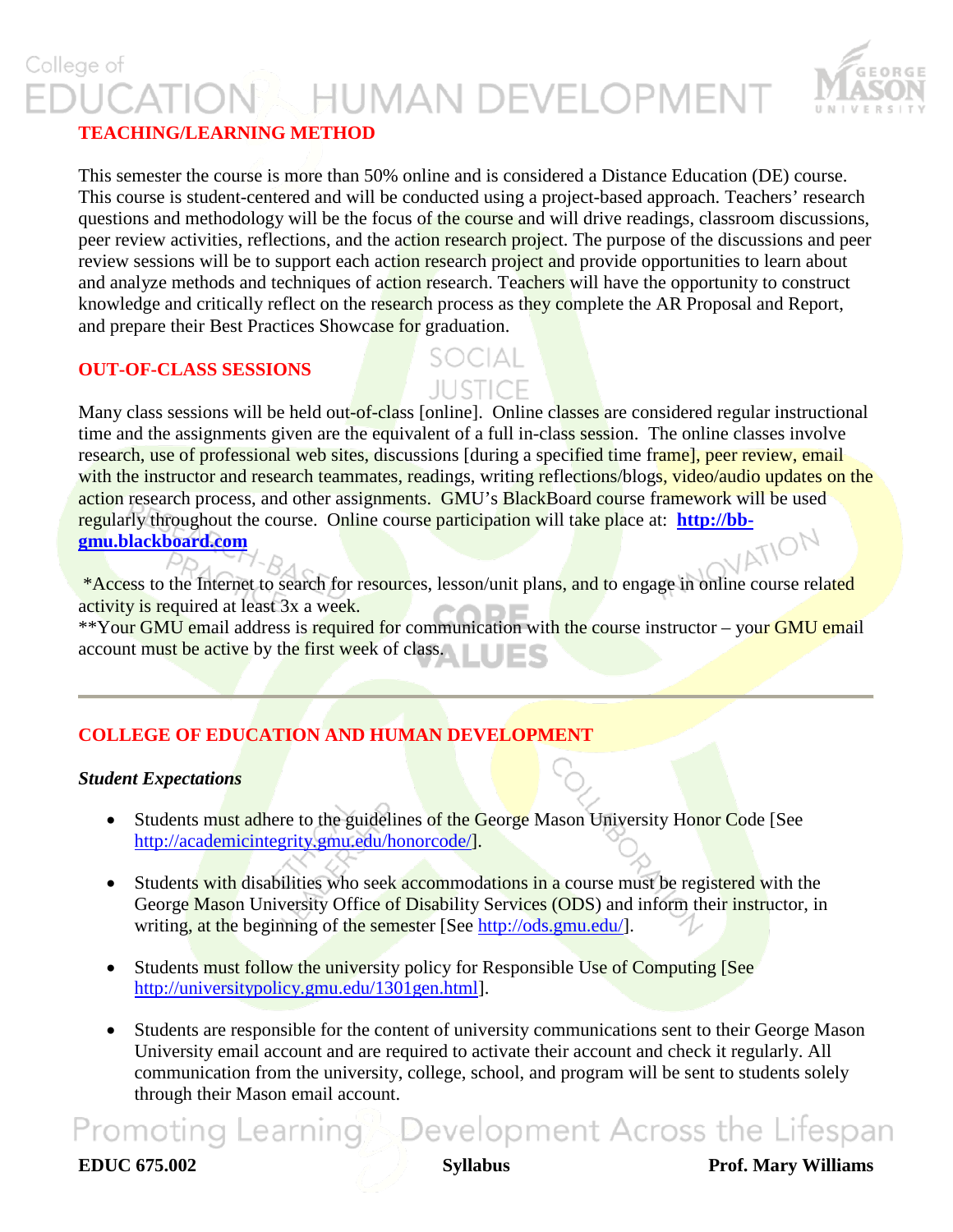### Students must follow the university policy stating that all sound emitting devices shall be turned off during class unless otherwise authorized by the instructor.

• Students are expected to exhibit professional behaviors and dispositions at all times.

### *Campus Resources*

College of

- The George Mason University Counseling and Psychological Services (CAPS) staff consists of professional counseling and clinical psychologists, social workers, and counselors who offer a wide range of services (e.g., individual and group counseling, workshops and outreach programs) to enhance students' personal experience and academic performance [See [http://caps.gmu.edu/\]](http://caps.gmu.edu/).
- The George Mason University Writing Center staff provides a variety of resources and services (e.g., tutoring, workshops, writing guides, handbooks) intended to support students as they work to construct and share knowledge through writing [See [http://writingcenter.gmu.edu/\]](http://writingcenter.gmu.edu/).

### *GSE Secondary Education Program Resources:*

• For additional information about the Secondary Education Program in the College of Education and Human Development, Graduate School of Education, please visit our website [See http://gse.gmu.edu/programs/gsemasters/]<br>SE REQUIREMENTS/EVALUATION <http://gse.gmu.edu/programs/gsemasters/> ] 'N-D

### **COURSE REQUIREMENTS/EVALUATION**

**Title each assignment with the name of the project/assignment and your initials (e.g., Action Research Question Adam Smith: (ARQuestionAS) or (Weekly Update for 3/17 Adam Smith: WU0317AS).** 

Each student will be evaluated on the following:

### **a) Action Research Project and Report (Performance Based Assessment): [75%]**

- a) Action **Research Proposal:** The **AR Proposal** will describe the action research project including the following elements: Context, Area of Focus, Research Question, Outcomes, and Methodology, including data collection instruments and analysis of data. All research projects must include a rationale for triangulation of data collection instruments or sources. The proposal must be reviewed by your research team and approved by the course instructor. (see the **Action Research Proposal & Work Agreement** online)
- b) **Research Updates:**
	- a. Once the AR Proposal is approved, a **weekly BLOG update** must be submitted each Wednesday during class time. Each update will clarify progress made on the Action Research study since the last report.
	- b. Once the AR Proposal is approved, a **bi-weekly video/audio critique** (<5 minutes) of the research process must be submitted during class time.

c) **Action Research Report:** Each candidate will write a report that includes the following sections: Cover Page, Abstract, Introduction, Area of Focus, Research Question, Review of Literature, Methodology [data collection including a rationale for triangulation, analysis of findings including interpretation and limitations], an Action Plan, Final Thoughts, References, and Appendices. The action research report must adhere to APA format. (see the **Action Research Report Rubric** online)Promoti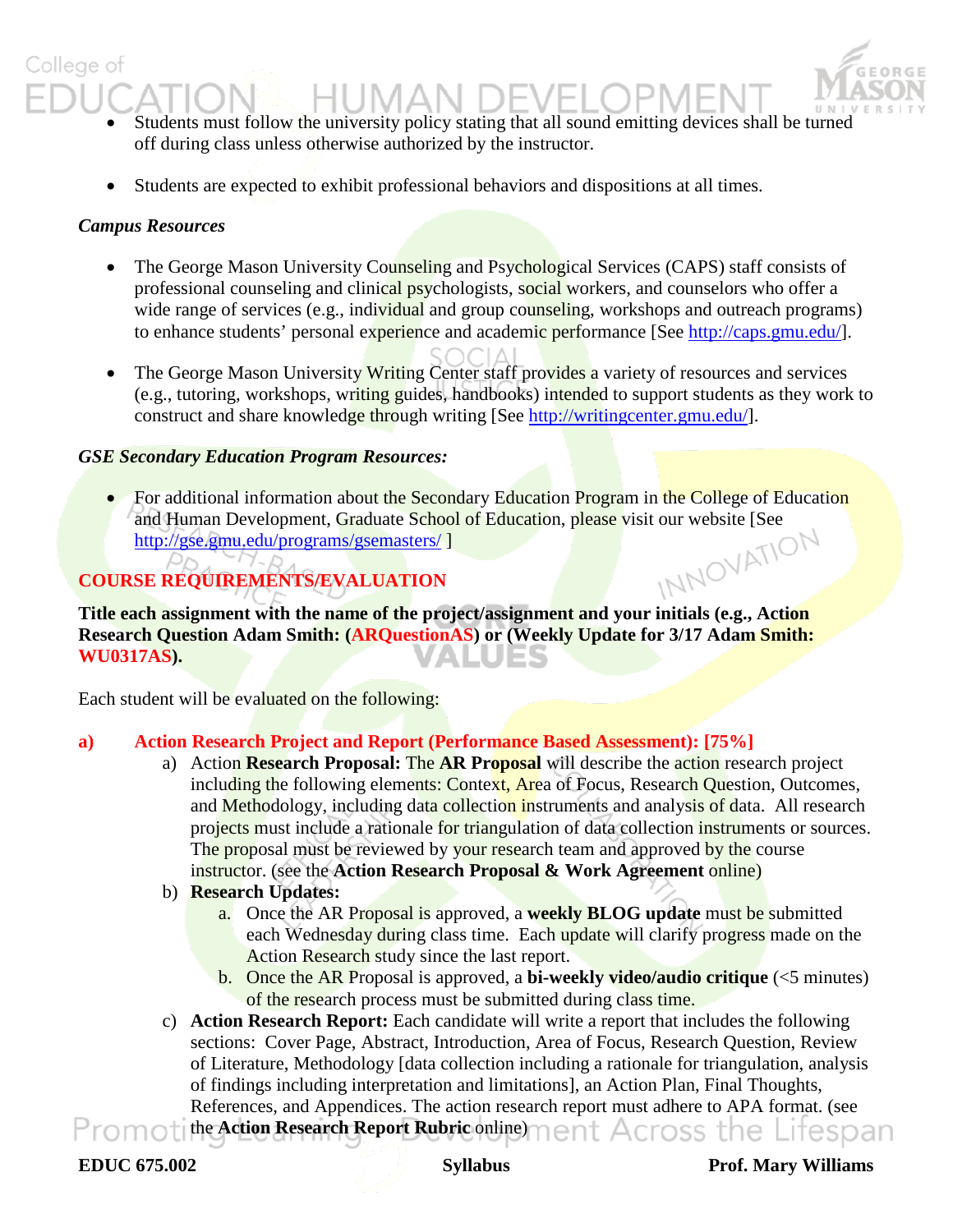## College of **HUMAN DEVELOPMENT**



### **b) Participation, Peer & Self Review, and Presentation: [25%]**

**HATCHLINE** 

- a. **Participation** is defined as full attendance, active participation in class and online discussions, and self and peer review activities.
- b. Demonstration of positive and collaborative dispositions towards colleagues during **peer reviews of AR questions, data collection instruments, review of the literature, and draft AR reports;** along with a willingness to give and receive constructive criticism.
- c. Each student will present a summary of their action research report in the form of a **'poster presentation'**. The presentation must include: 1. the AR question, 2. the data triangulation, 3. major findings, 4. Connections to the Literature, and 5. action plan. SOCIAL

**POSTNOTE: The Best Practices Showcase is NOT included as part of your grade for EDUC675. However, you MUST successfully complete your Best Practices Showcase and present it to the Secondary Program Faculty. Your GRADE for EDUC675 will be posted only upon successful completion of the Best Practices Showcase requirements.**<br>ESEARCH-BASED<br>CORE

CORE

**/ALUES** 

**----- ----- ----- ----- ----- ----- ----- ----- ----- ----- ----- ----- -----**



INNOVATION

COLLABORATION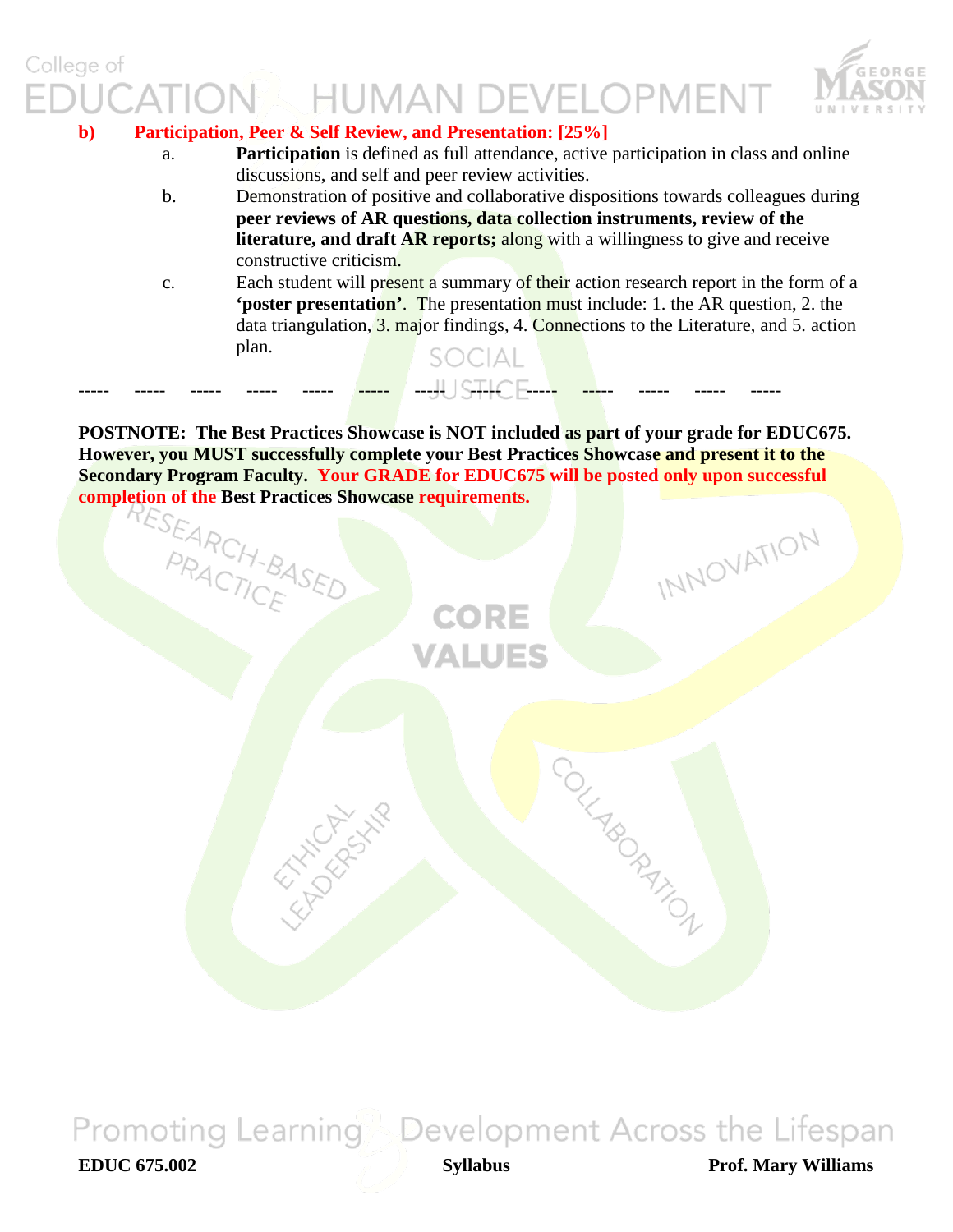### College of **EXAMPLE HUMAN DEVELOPMENT** CATION



**EDUC 675** *"Research in Secondary Education"*

### **Spring 2011 Class Agenda [version 1.0\*]**

**IUSTICE** 

### **DATE** Topics Reading / Assignments

- 01/26 Introductory Activities, Standards, Action Research **M 1** Concept & Processes, Course Overview **Standards/Problem ID**
- 02/02 Problem Statement, Research Question **M 2** Related Research: AR Review of Literature (RoL) **Research / Resources**
- 02/09 AR Proposal: Content  $\&$  Format **M** 3, 4, appB Content/Teaching Standards, RoL **AR Proposal** *[draft in-class]* Action Research Plan Mapping
- **02/16** Library Research: AR Review of Literature (RoL) **M** 1, 2, 3 **Peer Review: References References References References References References References References References References References References References References References References** Individual Consultation (email to arrange a time)
- **02/23 Proposal Review AR Proposal (draft)**<br>Individual Consultation (email to arrange a time) [posted for feedback] Individual Consultation (email to arrange a time)
- **03/02** Data Collection: Instruments peer review **M 6, 7, appA**  Triangulation, Methodology **Data Col Instruments** Individual Consultation (email to arrange a time) **Update**
- 03/09 Data Analysis, Interpretation, Action Plan, APA Style **M 3, 6** Review of Procedures: Final report & presentation **AR Proposal [final]**
- **03/16 Spring BREAK**
- **03/23** Ethics, Bias, Limitations **M 1, 2, 3, 4, 5, 6, 7 Data Collection & Analysis <b>Review of Literature** Individual Consultation (email to arrange a time) **Update / Critique**
- **03/30 \*\*SEED Program- Best Practices Showcase Artifact/Reflection [draft]** Data Analysis & Interpretation **M 8 M 8** *Individual Consultation (email to arrange a time)* **Update**
- **04/06** Action Plan & AR Report Writing M 8 Individual Consultation (email to arrange a time) **TITLE of AR Report**
- **04/13** Action Plan & AR Report Writing **M 8, M App** Integrate Standards / Apply APA Format / Prepare Report

 **Update**

 **Update / Critique**

### **Promoting Learning** Development Across the Lifespan **EDUC 675.002 Syllabus Prof. Mary Williams**